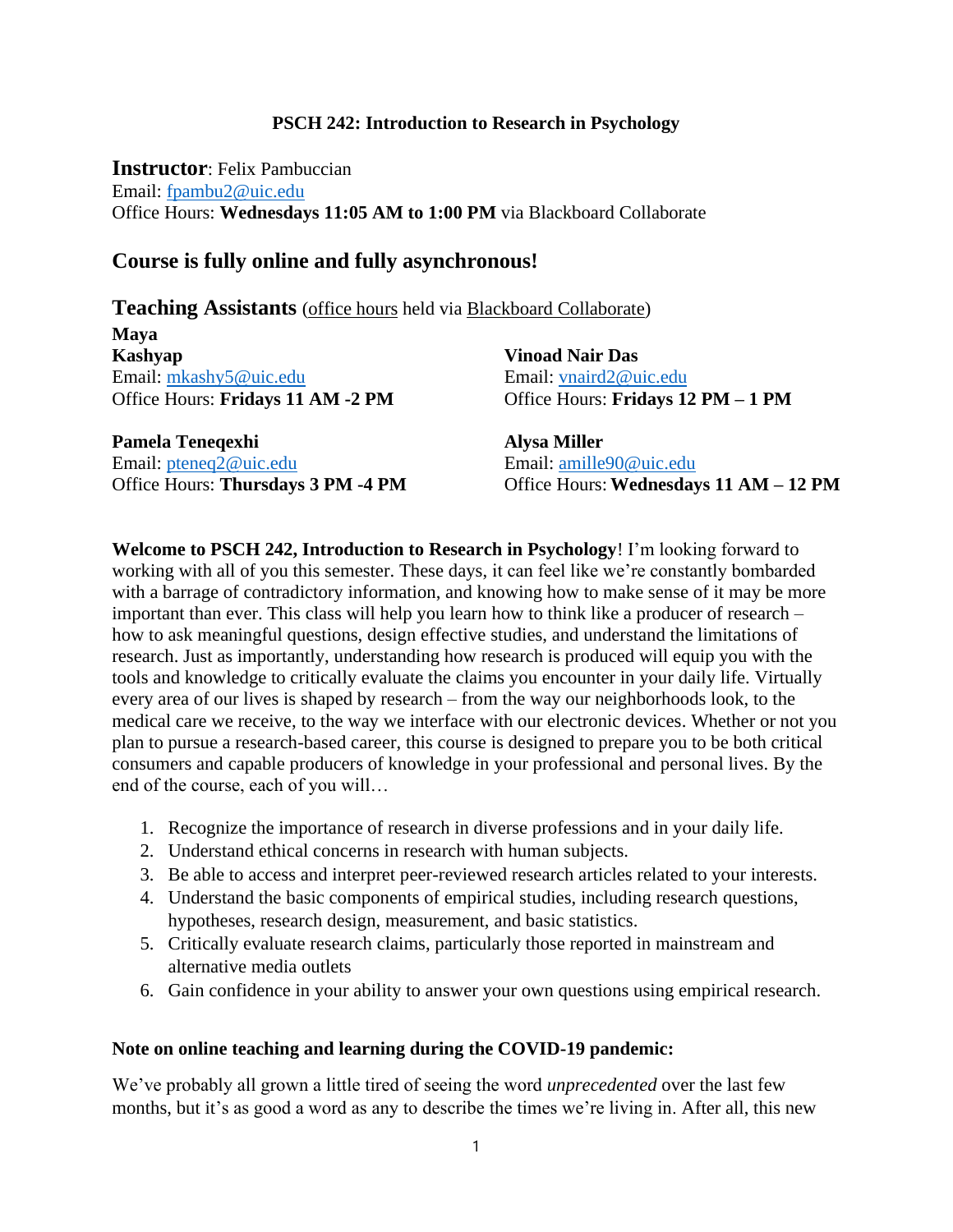semester is starting amidst an ongoing global pandemic that's reshaped many areas of our lives, mostly for the worse. Many of us are feeling isolated, cut off from friends, family, and our daily routines. Some of us have been personally affected by a loved one's COVID-related illness or death. Probably all of us have experienced the weirdness of trying to proceed with "business as usual" amidst everything that's been going on.

I share these thoughts for two reasons. First, I want to acknowledge that things are not normal right now, and that I understand if you aren't feeling normal either. One of my goals as an instructor is to be understanding and supportive of students, and I want to make sure this comes across even though we won't be in the same physical space. If you experience issues that hinder your ability to succeed in this class – or even if you just want to say hi – I encourage you to check in with me over email, in office hours, or by scheduling a time to talk. By the same token, don't be surprised if your TA or I reach out to you to check in! I believe that without face-to-face class meetings, maintaining communication becomes even more important – it helps keep everyone connected, motivated, and on-track.

Second, I want to briefly consider how the current circumstances affect this class – namely, the shift to an online, asynchronous format. Those of you who have been in college throughout the pandemic may have experienced a range of online teaching: the unexpected Spring 2020 interruption had instructors scrambling to shift lesson plans and materials online (not always a smooth transition), whereas the Fall 2020 semester was (hopefully) an improvement as instructors had time to plan their courses around an online format. This class was designed from the ground up as an online, asynchronous course. Drawing from research on effective online course design, I planned this course with the goal of meeting the learning objectives while taking advantage of the benefits – and mitigating the drawbacks – of an online asynchronous format. I've also made several improvements based on feedback I've received from teaching this class last semester. I know that in an ideal world, many of you would prefer that your college education take place in-person, and I take seriously the responsibility of providing an online learning experience that matches the quality you expect from a traditional course.

I look forward to working with all of you and learning from your feedback this semester.

# **COURSE MATERIALS**

- **Required Text:** Morling, B. (2015). *Research Methods in Psychology: Evaluating a World of Information (2nd Ed). New York, NY: W.W. Norton & Company* The textbook is **required** –please get a copy of the  $2<sup>nd</sup>$  edition or newer. I realize that textbooks can add up to be serious expenses, so I am ok with you using used/older editions for this course. Used  $2<sup>nd</sup>$  edition copies are available for under \$15 at online retailers, and pdf (digital) copies can be found online for the same price or less. *Note*: *please don't skip on getting a textbook – it's important to your success in this class, especially in an online format. Please contact me if you have any issues obtaining a copy.*
- **Additional Readings:** Additional readings will be posted on the Blackboard course page.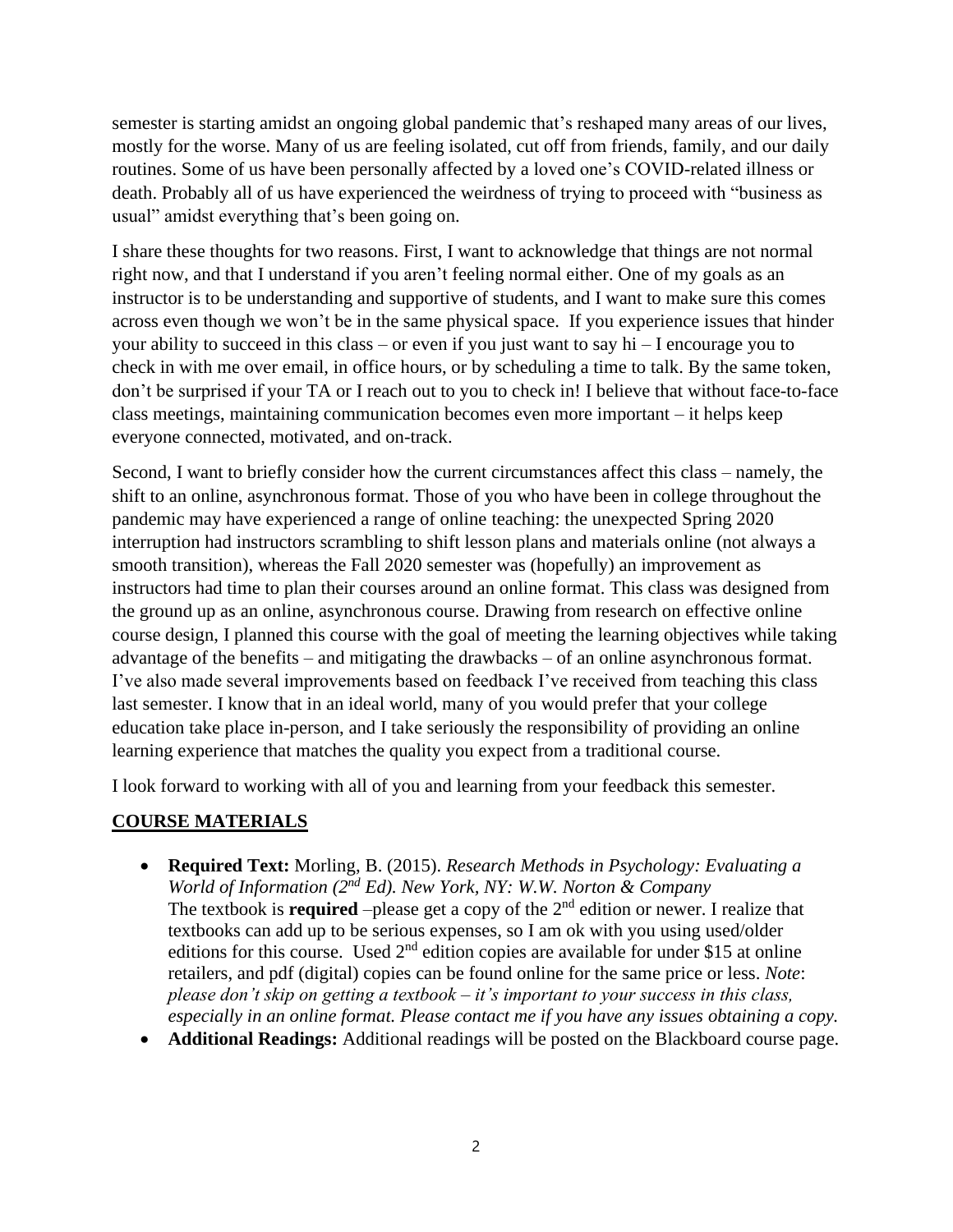### **COURSE REQUIREMENTS & GRADING POLICIES**

**Overview**: You will be evaluated based on exams, quizzes, assignments, and discussion posts. These will be weighted as follows:

|                                     |               |               | Total Points/ % of |
|-------------------------------------|---------------|---------------|--------------------|
| <b>Grade Item</b>                   | <b>Points</b> | $\frac{6}{9}$ | <b>Final Grade</b> |
| Exams (Best 3 out of 4)             | 120(x3)       | 12(x3)        | 360 / 36%          |
| <b>Retrieval Practice (Quizzes)</b> | 20(x5)        | 2(x5)         | 100 / 10%          |
| Assignments                         | 50(x4)        | 5(x4)         | 200 / 20%          |
| Final paper                         | 200(x1)       | 20(x1)        | 200 / 20%          |
| Discussion Forum and Activities     | 10(x14)       | 1(x14)        | 140 / 14%          |
| Total                               |               |               | 1000 / 100%        |

### **Course Grading**

Final grades will be based on the following scale.

| Grade        | Percent       |  |
|--------------|---------------|--|
|              | $89.5 - 100$  |  |
| B            | $79.5 - 89.4$ |  |
| C            | $69.5 - 79.4$ |  |
| $\mathsf{D}$ | $59.5 - 69.4$ |  |
| F            | $0 - 59.4$    |  |

### **Grade Components Overview**

#### **Exams**

Four exams will be given during the course; three exams during the semester and a final exam. **Your lowest grade of the four will be dropped – only your best 3 exams will count toward your final grade**. Each exam is worth 12% of your final grade, for a total of 36%. The first 3 exams will be non-cumulative. A cumulative final exam (Exam 4) will be offered during the week of finals.

All exams will be offered for a 48-hour period on the exam dates indicated on the course schedule (subject to change with advance notice). Information on exam timing and other details will be provided ahead of time. **This course requires the use of LockDown Browser.** More information on LockDown Browser will be provided prior to the first exam.

### **Retrieval Practice – Online Quizzes (10%)**

There will be six online quizzes (taken via Blackboard) during the course. **Your lowest quiz score will be dropped.** Each quiz will consist of ~10 multiple-choice questions, which you will have 20 minutes to answer. I encourage you to view these quizzes as practice for the exams – hence, it's a good idea to take them in similar conditions (i.e., don't rely much on the book or notes for the quizzes, as you can't use these resources on the exams). Quizzes will be made available by 5PM on Thursday the week they are due, and must be completed by 11:59 PM on the Sunday due date.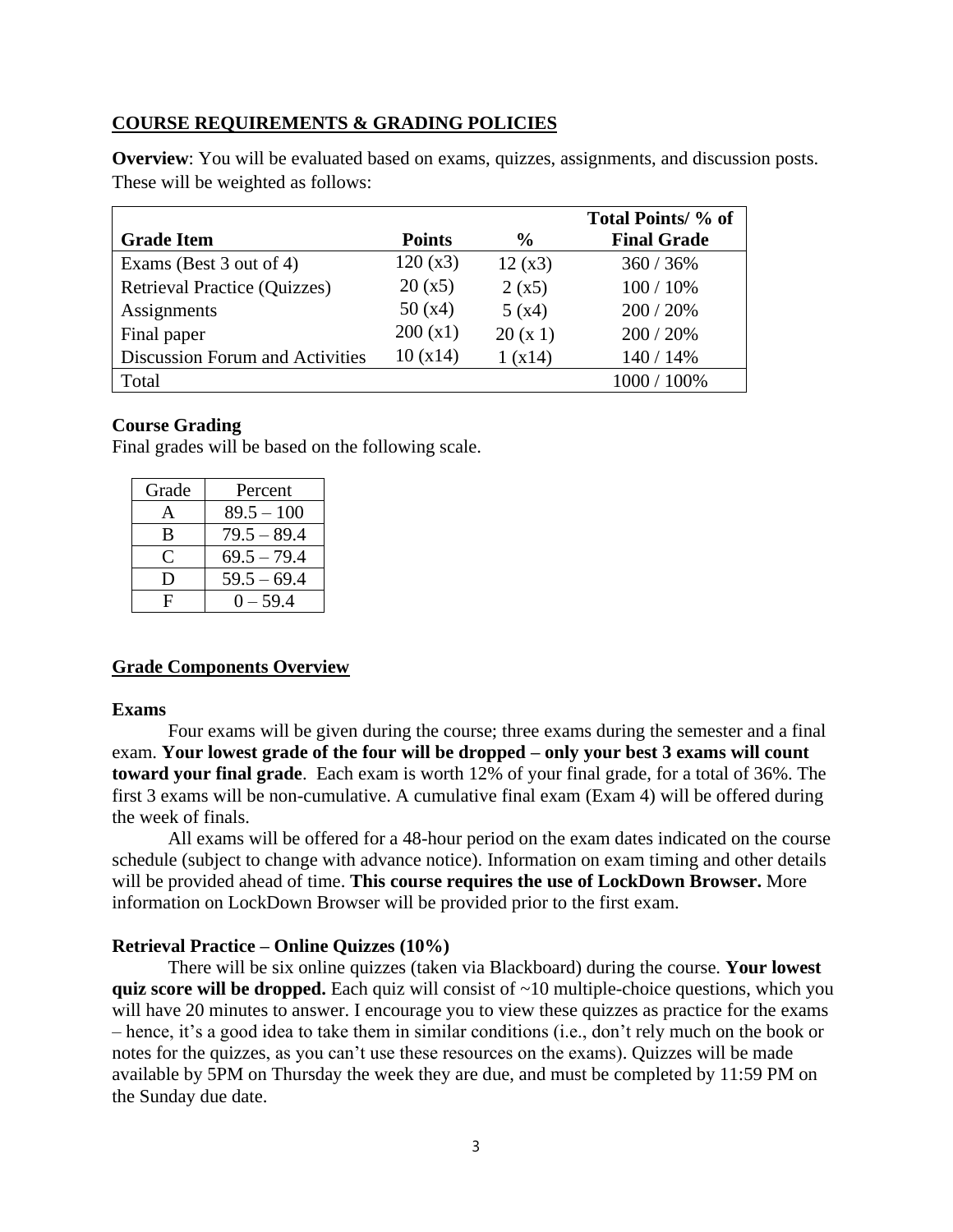Why have these quizzes? Research on cognition and memory (e.g., Roediger & Butler, 2011) has identified a phenomenon known as the *testing effect* – essentially, testing your knowledge of a set of material improves your long-term ability to recall that material! The quizzes in this class function as a form of retrieval practice, leveraging the power of the testing effect to boost your long-term learning. Quizzes are worth a relatively small number of points for this reason – they serve as mini-assessments, but more importantly, they provide practice and feedback for the exams.

### **Assignments and Final Paper**

Your final paper for this class, worth 200 points, is an APA-style research proposal, which will provide a chance to apply the concepts you're learning to a research idea of your choice. To help you along the way, each of the four smaller papers for this class (worth 50 points each) will be a draft of one section of the final proposal. Detailed descriptions and rubrics for each paper will be available several weeks prior to their respective due dates. Below is a summary:

#### Assignment 1: Research Idea and Annotated Bibliography

For Assignment 1, you will write brief description of your tentative topic for your research proposal and an annotated bibliography. For the annotated bibliography, you will find 5 empirical journal articles related to your topic and write an APA-style citation and short summary of each.

### Assignment 2: Introduction Section draft

For Assignment 2, you will be writing the Introduction section of your proposal. This section will introduce your research question, review relevant studies on your topic, and present your hypotheses. Your annotated bibliography should be very helpful here, as you can use the article summaries you've already written (with any necessary modifications) in your Introduction.

### Assignment 3: Method and Results section draft

For Assignment 3, you will be writing the Method and Results sections of your proposal. In these sections, you will tell the reader how you would carry out a study to test your hypotheses and describe your predicted pattern of results and how you would analyze them.

#### Assignment 4: Discussion section draft

For Assignment 4, you will be writing the Discussion section of your proposal. Here, you will discuss the implications of your predicted findings and provide an overall evaluation of your proposed study.

By completing these four assignments, you will have written and received feedback on all sections of the research proposal. All that's left for the final paper is to implement the feedback you receive and put all the sections together! This is also a strong incentive to do your best on the 4 assignments – this ensures that you not only earn a good grade, but also receive more useful feedback and have less work to do for the final paper.

**Your TA will be your primary resource for your assignments and final paper**, and I encourage you to check in with them if you have questions or get stuck at any point.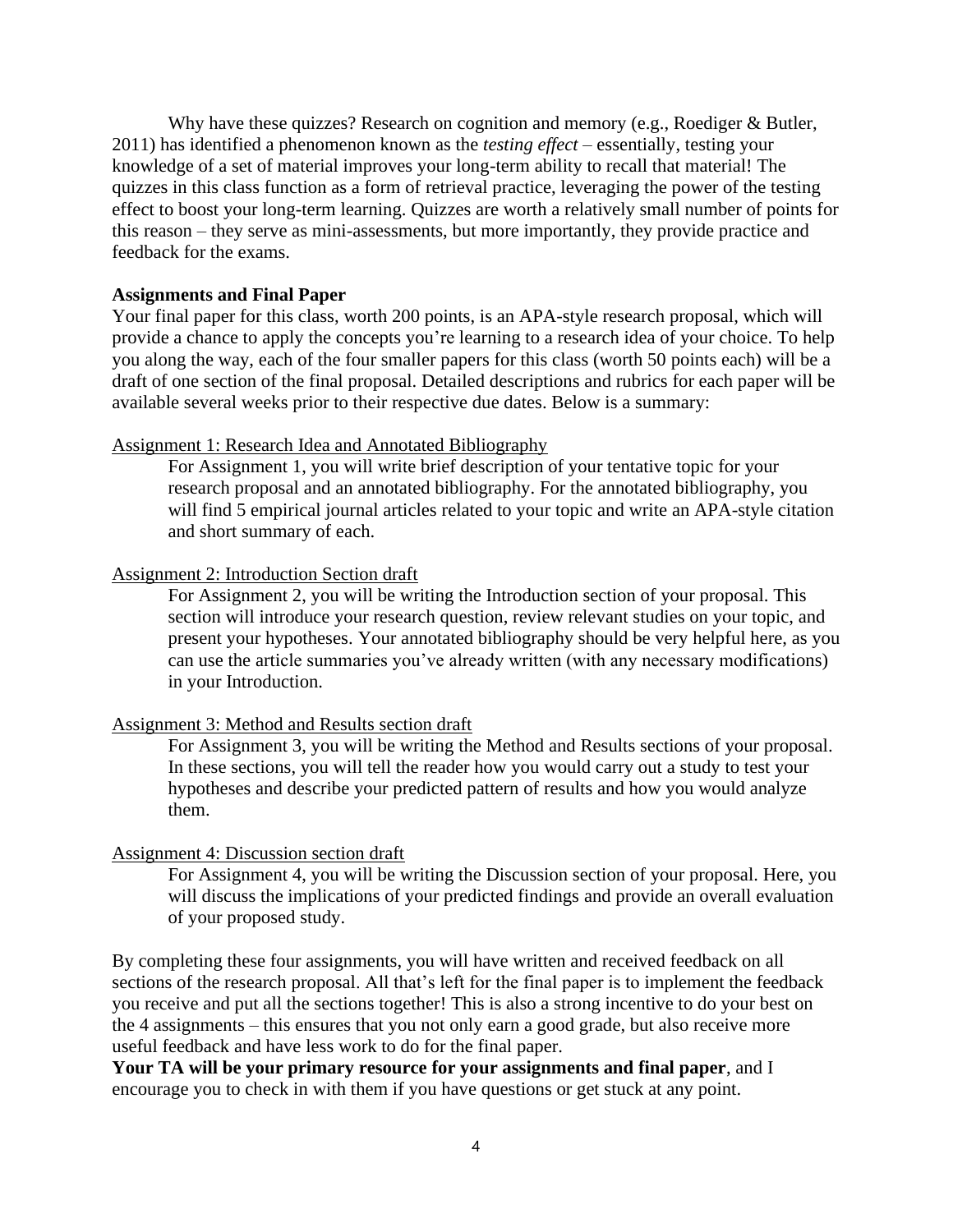## Assignment Submission

Assignments 1-4 and the Final Paper are submitted via the course Blackboard site. You must submit files that can be read by Blackboard/processed through SafeAssign. Word documents are highly preferred, but PDFs are acceptable if you are unable to submit a Word document. Documents cannot be submitted in the .pages format as it is not readable by Blackboard (you may use a free online converter to convert .pages documents to Word documents).

## **Weekly Discussion Forum Posts**

To get you thinking about course concepts and discussing them with your peers, you will write weekly discussion forum posts for this class. Specifically, you will write one longer initial post and two shorter response posts (responses to other students' posts) each week:

# Initial Post | DUE each week by Thursday, 11:59 PM CST

Initial posts are your first post of the week in which you answer specific short essay questions or prompts (usually 2-3). You must answer all questions unless otherwise instructed by the prompt. The initial post should be a minimum of 300 words (unless otherwise noted) and is due each Thursday at 11:59 PM CST. The prompts will often ask you to reflect on a reading or other material, so make sure to give yourself enough time to complete that *and* the initial post before the deadline.

# Response Posts (2) | DUE each week by Sunday, 11:59 PM CST

Because the discussion forum is intended as a space for students to read each other's thoughts and interact, you will also write 2 response posts each week (in addition to your initial post). Response posts should extend the discussion by adding information and asking quality questions. This is an opportunity to comment on the posts made by peers, share knowledge, and explore topics in more depth. Please note that simply agreeing with your peer (e.g. "I agree" or "That's great!") is not a substantive response. Response posts should be at least 100 words each and are due each Sunday by 11:59 PM CST.

# **OTHER GUIDELINES**

# **Late Work**

Assignments and Discussion Posts can be turned in late for a **10% penalty per day late**. You also have a **one-time free late pass**: you can turn in one (1) Assignment (or Discussion Post) up to 2 days late without incurring a late penalty (10% penalty per additional day late). This will not be applied automatically; rather, to take advantage of this you must let me **and** your TA know (via email) that you want to use your one-time free late pass for that assignment.

### **Electronic Communication**

I am happy to answer your questions over email, and I will generally respond within 24 - 48 hours. To ensure that I can answer questions quickly and thoroughly, these are some guidelines I would like you to follow when writing emails:

- 1. In the subject line, include the course number (242) and a brief description of your question or issue.
- 2. Begin with a greeting and my name and/or your TA's name.